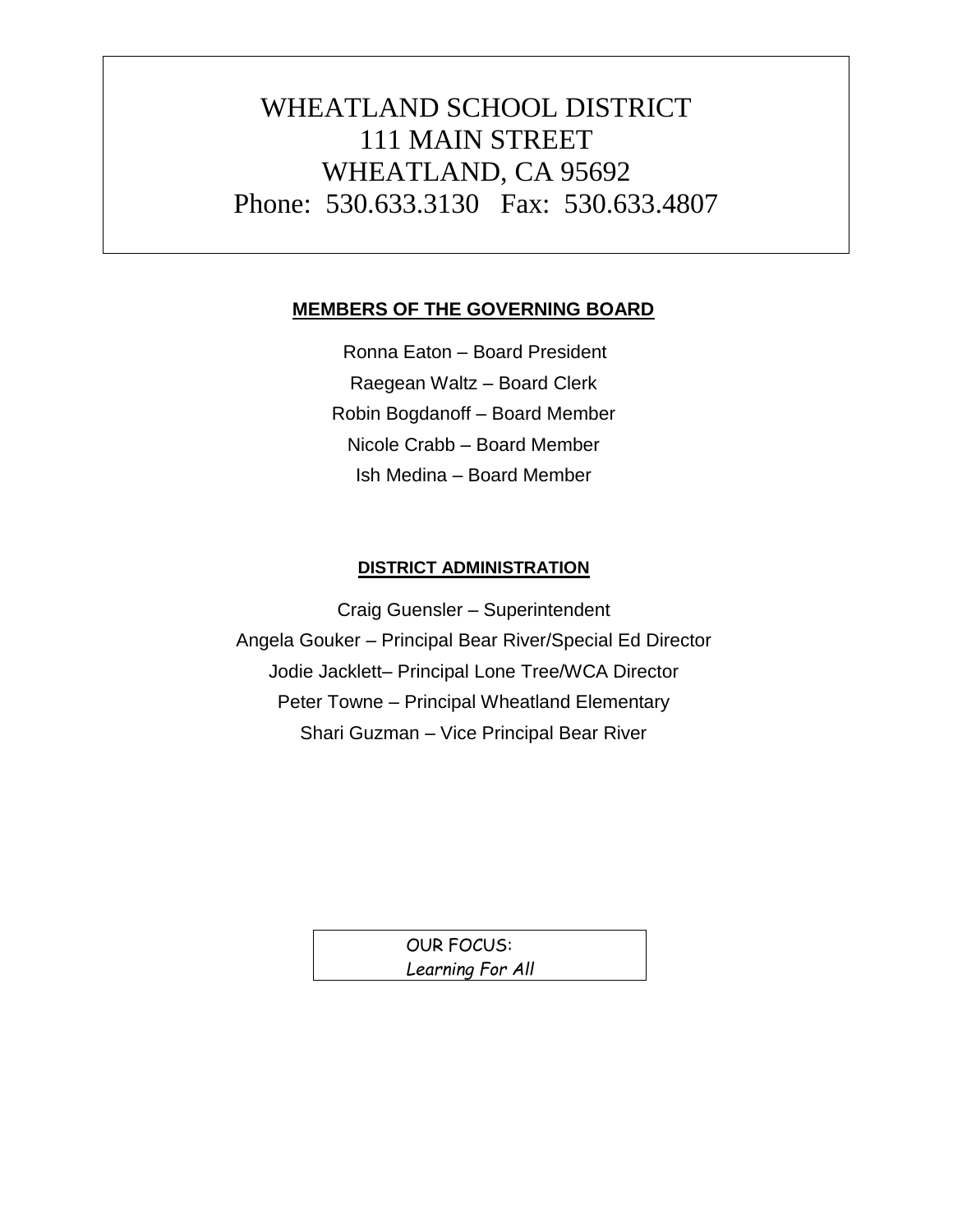#### **WHEATLAND SCHOOL DISTRICT Regular Meeting of the Board of Trustees DISTRICT OFFICE June 16. 2022 Open Session – 4:30 P.M.**

## AGENDA

*The Governor has declared a State of Emergency to exist in California as a result of the threat of COVID-19 (aka the "Coronavirus"). The Governor issued Executive Order N-25-20, which directs Californians to follow public health directives including canceling large gatherings and remaining a minimum of 6 feet apart. The Wheatland School District Board Meeting is not considered a large gathering and therefore will be held at the District Office at 111 Main Street, Wheatland CA 95692.*

*The Wheatland School District has a large room that will accommodate all Board Members, staff and the public. This will allow all to remain 6 feet apart. We will set the room accordingly.*

*The Public's health and well-being are the top priority for the Board of Trustees ("Board") of Wheatland School District ("District") and you are urged to take all appropriate health safety precautions if you attend the meeting.* 

*Note: The meeting is being held at the Wheatland School District Office and is accessible to members of the public seeking to attend. If you plan to attend this meeting, please contact the Superintendent so that the room can be set up appropriately for all members of the public.* 

> *Craig Guensler, Superintendent 111 Main Street, Wheatland, CA 95692 (530) 633-3130 x1116 (530)566-5384 (Cell Phone) [cguensler@wheatland.k12.ca.us](mailto:cguensler@wheatland.k12.ca.us)*

*This Board Meeting is available on Zoom using the following information: Zoom meeting begins at 4:30 p.m.*

*Join Zoom Meeting <https://us04web.zoom.us/j/9951020541?pwd=TUlhNzFxQUpqUFBuQUVJU2hNQjA5UT09>*

*Meeting ID: 995 102 0541 Password: WSD0416*

> *All open sessions at the Regular Board Meetings will be recorded. A CD of the recorded meeting is available upon request.*

**All Open Session Agenda related documents are available to the public for viewing at the Wheatland School District Office located at 111 Main Street, Wheatland, CA 95692**

#### **4:30 P.M. 1. CALL MEETING TO ORDER 1.1 PLEDGE OF ALLEGIANCE**

## **2. REPORTS AND COMMUNICATION – Zoom Begins**

 **2.1 Superintendent Update – Craig Guensler**